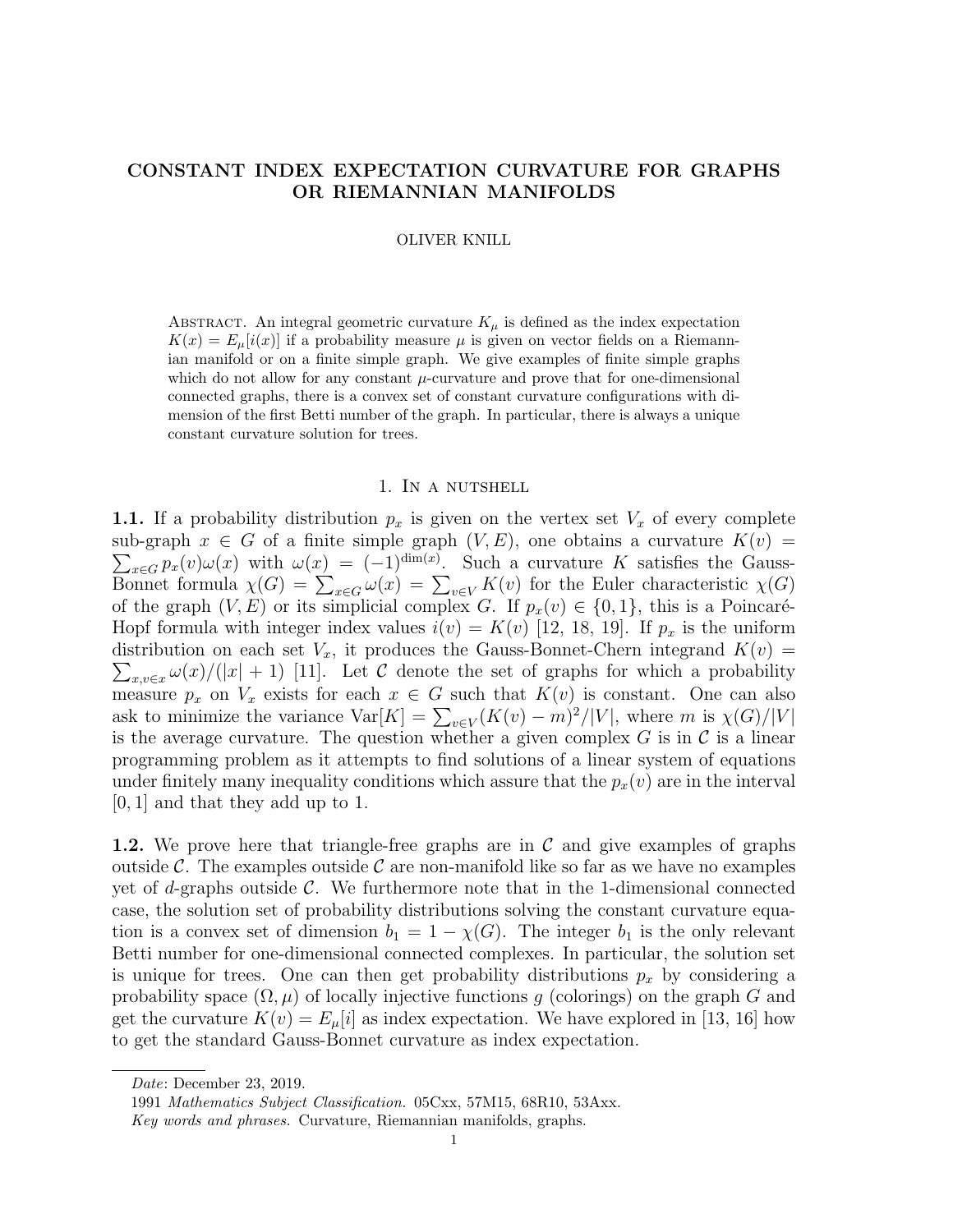

FIGURE 1. For a tree  $G = (V, E)$ , one can distribute the "energy" value  $\omega(x) = -1$  of every edge  $x \in E$  in a unique way to the two vertices. There is then a unique curvature  $K(v) = 1 - \sum_{x \in E, v \in x} p_x(v)$  satisfying Gauss-Bonnet  $\sum_{v \in V} K(v) = \chi(G) = 1$  such that  $K(v)$  is constant  $1/|V|$ . For a circular graph, there is an entire interval of solutions, just take the probability space  $p_x$  the same on each edge. We chose here  $p_x =$  $\{0.3, 0.7\}$ . In the case of a figure-8 graph, we can even tune two parameters.

1.3. The constant curvature question can be ported to smooth compact manifolds by taking a probability space  $(\Omega, \mu)$  of Morse functions on M and defining curvature  $K(v) = K_{\mu}(v)$  as index expectation. We have experimented with that (see e.g. [14, 15]) as there are various natural measures which can be defined as such like taking heat kernel functions  $f(y) = e^{-tL}(x, y)$  and let  $\Omega$  be the manifold itself with probability measure  $dV$ . An important example of a curvature is the Gauss-Bonnet-Chern integrand for a compact Riemannian manifold  $M$ . It is not possible to realize a metric on M in general which has constant Gauss-Bonnet-Chern curvature, we have not yet found a compact connected manifold that can not be equipped with constant index expectation curvature. See Question (4.1).

**1.4.** Back to the discrete case, one can look at the question for  $d$ -graphs. These finite simple graphs which are discrete manifolds in the sense that they have the property that every unit sphere  $S(v)$  is a  $(d-1)$ -sphere. A d-sphere is then just a d-graph which when punctured becomes contractible. The constant curvature problem for discrete manifolds is not yet studied. It relates to the question on how fast the Euler characteristic of a d-graph with n vertices can grow as a function of n. This is of independent interest.

**1.5.** We know that for general Erdoes-Rényi graphs in  $E(n, p)$ , the maximal Euler characteristic in  $E(n, p)$  grows exponentially along sub-sequences in  $(p_k, n_k)$ . The reason is because the expectation value of the Euler characteristic on  $E(n, p)$  is explicitly given as

$$
E_{n,p}[\chi] = \sum_{k=1}^{n} (-1)^{k+1} \binom{n}{k} p^{\binom{k}{2}}
$$

[10].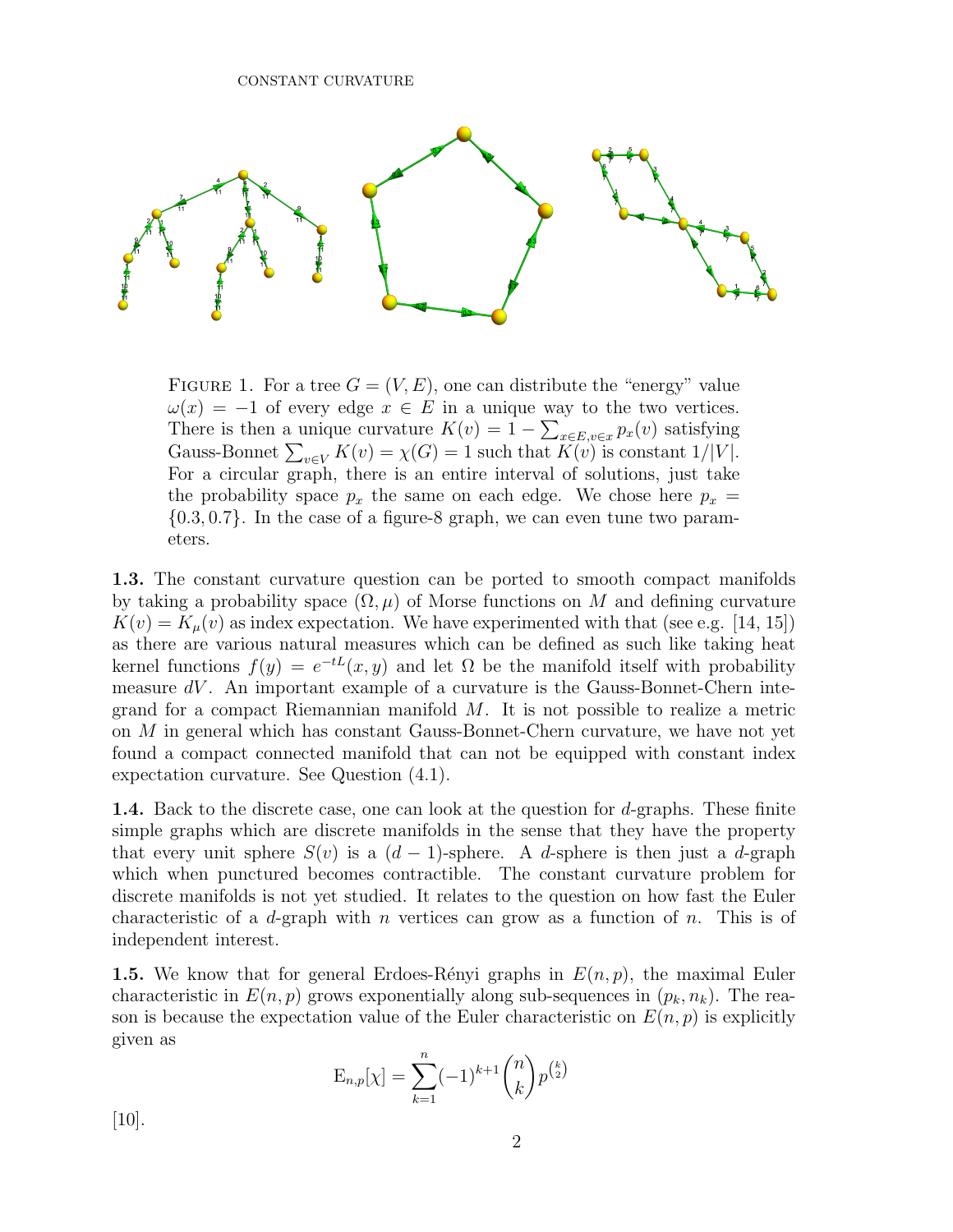1.6. But the growth for d-graphs (discrete d-manifolds) appears to be unknown: a possible super linear grow along a sub-sequence of  $n$  would produce  $d$ -graphs for which the curvature can not be made constant. Formulated differently, if every discrete dmanifold allowed for constant curvature then the maximal Euler characteristic  $\chi(G)$ were only grow linearly. Let  $X_d(n)$  denote the maximal  $\chi(G)$  which a d-graph with n elements can have. Interesting is the following question:

Question: How fast does  $X_d(n)$  grow for  $n \to \infty$ ?

## 2. A trade allegory

2.1. Before we start with the actual paper, let us look at the following distribution problem for a finite network with nodes  $V$  and connections  $E$ . It is equivalent to the constant curvature problem we study here for one-dimensional networks.

**2.2.** Consider the following cost distribution problem for a finite simple graph  $(V, E)$ :

Assume that each connection  $(a, b) \in E$  between two nodes  $a, b \in V$  costs a fixed amount 1. How do we distribute the cost for each transaction  $(a, b)$ to the two parties a and b in order that the total cost of all parties is the same?

**2.3.** Our result shows that one can solve the fair distribution problem in a unique way if the network is a tree and that there is a b-dimensional set of distribution parameters if the network has  $b = b_1$  independent loops. The integer  $b_1$  is the first Betti number of the graph.

2.4. Now look at the case when the network also can have triangles (serving as two dimensional faces) but no complete sub-graphs  $K_4$  with 4 vertices (these  $K_4$  subgraphs are three dimensional tetrahedral simplices). Let  $F$  be the set of triangles. The simplicial complex G defined by the network now is the union  $V \cup E \cup F$  of zero, one and two dimensional parts. The Euler characteristic is given by the Descartes formula  $\chi(G) = \sum_{x \in G} \omega(x) = |V| - |E| + |F|$ . In the case of planar graphs where one can clearly extend the notion of face to other polygonal shapes, one has  $\chi(G) = 2$  which was first secretly recorded by René Descartes [1] and then proven by Euler for planar graphs [26]. A period of confusion [22] followed which can be attributed to definitions of polyhedra, especially also in higher dimensions [7].

2.5. So, lets look at a finite simple graph in which there are no complete subgraphs  $K_4$ . We think of it again as a trading network, in which exchanging stuff over some some connection produces a fixed amount 1 of cost. But now, each triangular clique produces a synergy as it allows to save cost. Each trade triangle produces the same positive amount 1 of profit which needs to be distributed to the three players. The constant curvature problem is now equivalent to the following problem.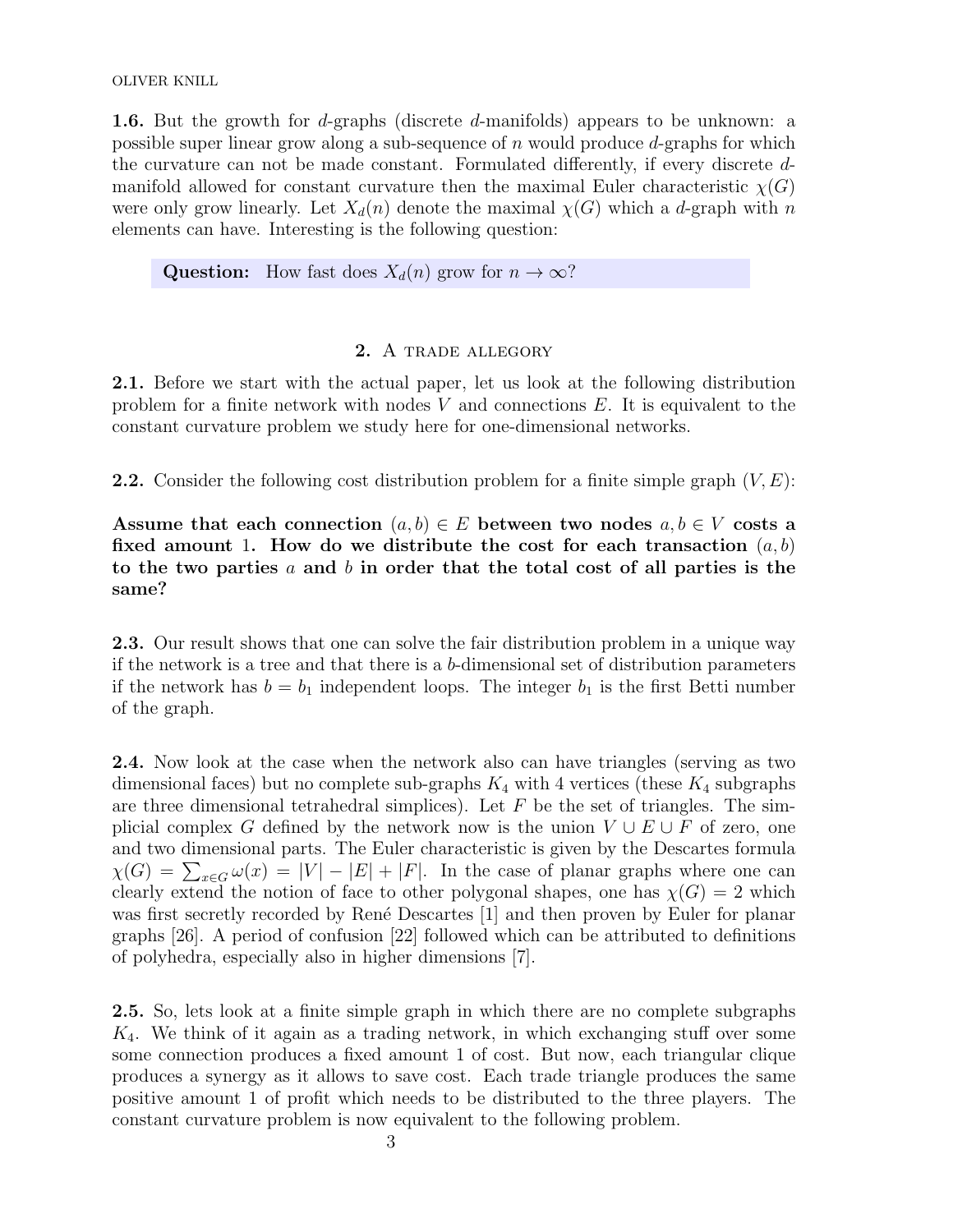## 2.6. Cost distribution problem with synergy.

Assume each connection  $(a, b)$  between two nodes produces a fixed amount 1 of cost and each triangular trade-relation generates the same fixed amount 1 of synergy. How do we split the transaction cost for each transaction to the two players and how do we split the "synergy bonus" for each triple of cooperating players so that every player has the same total?

2.7. Now the situation is different and we can in general no more distribute things equally. Obviously, in part of the "world", where better connections and more triangles are present, one can work more effectively. If there are other parts, where the beneficial element of the triangular synergy is missing, it is impossible to make up for the missing synergy in that part of the world.

2.8. The fish graph displayed in Figure (7.4) illustrate this situation. In the main body of the fish there are triangles present which produces an obvious advantage there. In the swim fins, where no triangles are present, it is impossible to make up for the missing benefit. The lack of connectivity is a handicap which can not be fixed by locally distributing the costs more effectively. One would need a non-local redistributions (a development help so to speak) in order to equalize the cost. Now, since curvature should always be a local quantity, this is not possible here.

2.9. This simple trade model for cost distribution could be made more realistic or adapted to other networks. One way is to replace the "topological cost"  $\omega(x)$  =  $(-1)^{\dim(x)}$  leading to Euler characteristic with some arbitrary cost  $H(x)$ , a quantity we interpreted as "energy" in [17]. The cost distribution problem now also depends on the value  $H(v)$  of the nodes (which in the allegory is a measure for the wealth of the player).

2.10. In any case, the distribution problem is a linear programming problem. If there is a solution, it can be found by a simplex method. As mentioned in the last section, one can in the case where no solution exists to minimize the variance. This is now a variational problem which again has constraints given by various inequalities.

## 3. INTRODUCTION

3.1. Of classical interest in Riemannian geometry are spaces of constant curvature. Especially well studied is the case of constant sectional curvature which leads to space forms [30]. One can also study constant curvature curves, and other constant curvature manifolds, where the question of course depends on what "curvature" is. As for curvature on manifolds, besides looking at sectional curvature leading to "constant curvature manifolds" one can also look at manifolds with constant Euler curvature (the curvature entering the Gauss-Bonnet-Chern theorem), constant Ricci curvature (leading to Einstein manifolds), constant scalar curvature or then constant mean curvature (which leads to minimal surfaces). Motivated from physics, where curvature is associated with some sort of energy or mass, the concept of constant curvature is some sort of equilibrium situation.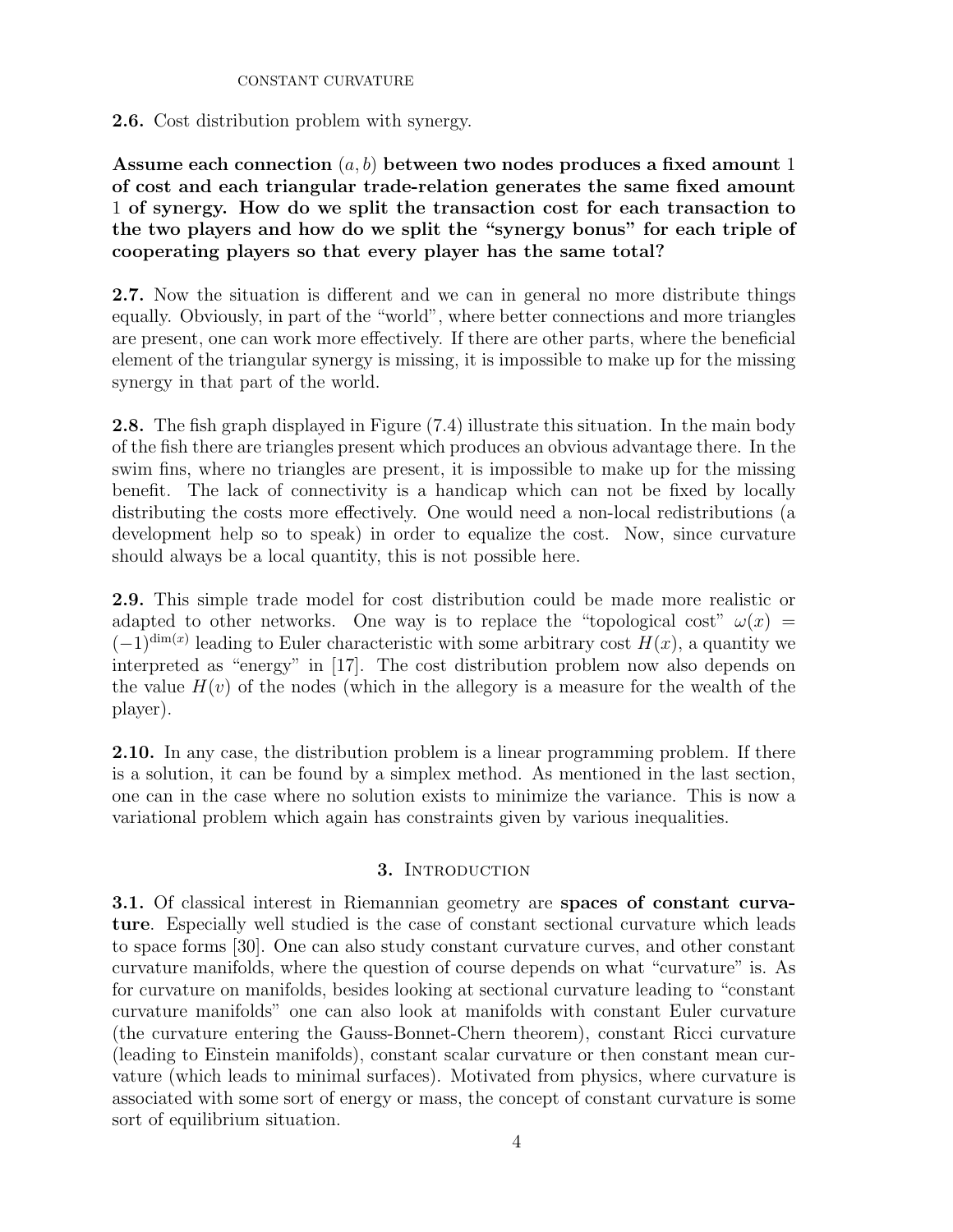**3.2.** A different kind of curvature is obtained by averaging Poincaré-Hopf indices  $i<sub>g</sub>$ over a probability space  $(\Omega, \mu)$  of Morse functions g on M. The indices of Morse function are  $\{-1, 0, 1\}$ -valued divisors on M. They can also be seen as signed Dirac measures meaning pure point measures supported on finite sets. The usual Gauss curvature of a Riemannian 2-manifold  $M$  is an example: Nash embed  $M$  into a higher dimensional Euclidean space  $E$  and take the probability space of all linear functions in E which is rotational invariant. One of historically earliest cases of curvature, the (solid) angle excess for convex polytopes geometrically realized in  $E$  can be seen that way. For almost all linear functions on E one has an index defined on the vertices of the polytop. Averaging over all linear functions gives the solid angle.

3.3. Which manifolds allow for constant index expectation curvature? By the uniformization theorem, a 2-manifold always allow for a constant Gauss curvature in that way. The question whether there are even-dimensional manifolds which do not allow for a Riemannian metric with constant Gauss-Bonnet-Chern curvature appears to be not studied so far. Maybe it is too obvious that this is in general not possible: we note that this can happen already for 4-manifolds. But this is only given by example. We do not know for example for concrete cases like  $M = S^2 \times S^2$  whether there exists a Riemannian metric g on M leading to constant Gauss-Bonnet-Chern curvature.

3.4. In comparison, as the Hopf conjectures show, it is unknown whether there is a positive curvature metric on a space like  $M = S^2 \times S^2$ . The focus on the Gauss-Bonnet-Chern integrand has been abandoned maybe because in dimension  $d \geq 6$  the algebraic Hopf conjecture (the question whether one achieve positive Gauss-Bonnet-Chern integrand if the manifold has positive curvature) has failed: there are positive curvature 6-manifolds for which the Gauss-Bonnet-Chern integrand can become negative at some places. (See e.g. [29]).

3.5. We were led to the index expectation curvature also through such algebraic questions (for us mostly in the discrete). Having many curvatures available renders the algebraic Hopf conjecture again interesting:

Question: Does every even-dimensional compact connected positive curvature manifold allow for some positive  $\mu$ -curvature?

3.6. Of course the question must be difficult as answering it affirmatively would imply the Hopf conjecture which history has shown to be difficult. The above question is intriguing because if a manifold has positive curvature then there is a positive  $\mu$ curvature on it (namely the constant curvature we establish). An affirmative answer would show that the just formulated question does not only imply but is equivalent to the Hopf conjecture: if the Hopf conjecture holds, then we can realize a positive  $\mu$ -curvature.

3.7. As for constant sectional curvature, we do not explore the discrete case except mentioning one simple case of d-graphs (discrete d-dimensional manifolds in which every unit sphere is a  $(d-1)$ -sphere) for which all embedded wheel graphs are isomorphic (have the same number k of vertices). If one defines curvature as  $1 - k/6$  for such a section, we have looked at positive curvature case in [21] and shown that every positive curvature d-graph is necessarily a d-sphere.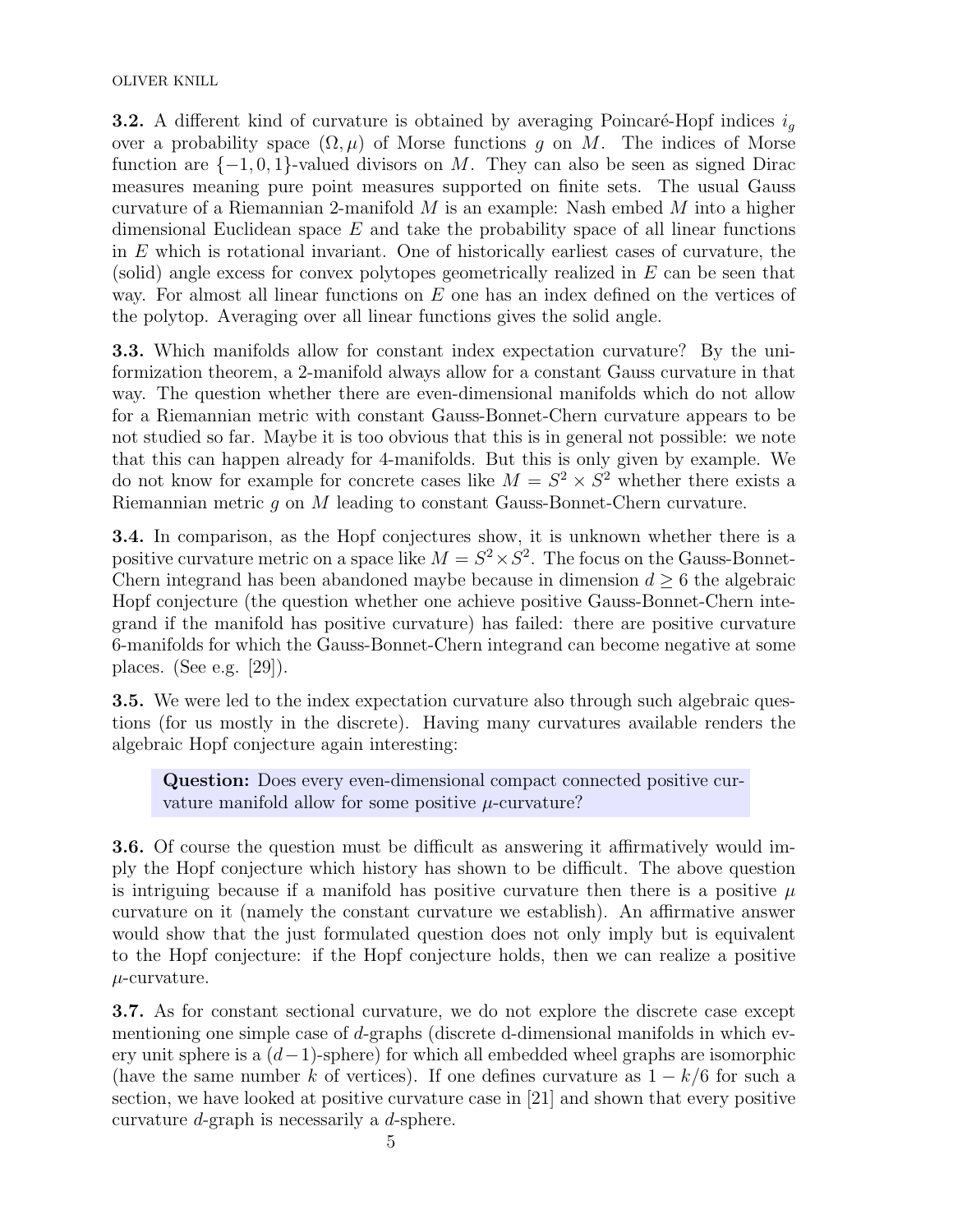3.8. Which finite simple d-graphs have constant curvature in the strong sense that all embedded wheel graphs are isomorphic? In the case  $d = 2$  only the octahedron (constant curvature  $K = 1/4$  on the 8 vertices) and the icosahedron (constant curvature  $K = 1/6$  on the 12 vertices). In the case  $d = 3$ , it follows from the classification of regular polytopes that there is only the 16-cell  $4S_0 = S_0 + S_0 + S_0 + S_0$ , (where  $+$  is the join), and the 600-cell which have constant curvature. In dimensions  $d > 3$ , there is only the d-dimensional cross polytop  $(d+1)S_0$  again using the Schläfli classification of regular platonic solids in  $d$ -dimensions. The reason is that if  $G$  has constant curvature, then every unit sphere must have constant curvature which forces the graphs to be Platonic. In other words:

**Proposition 1.** For  $d = 2$  and  $d = 3$ , there are exactly two constant curvature dgraphs in the strong sense. For  $d \geq 4$ , there is a unique constant curvature graph in the strong sense: the d-dimensional cross polytop.

3.9. We will weaken the constant curvature condition (the notion that all sectional curvatures are positive) elsewhere to become more realistic. It uses of course index expectation. It will allow to get discrete models of constant curvature which look like constant curvature manifolds in the continuum and which also should lead to more realistic sphere theorems in the discrete. Of course, such theorems then would need pinching conditions analogue to the continuum. The discrete case is then a play ground for analogue Hopf questions.

3.10. Integral geometric questions [27, 28] have been studied also in combinatorial settings [9]. It produces an alternative to tensor calculus. It allows to define classical distances for example: if a probability measure  $\mu$  is given on the space of linear functions on an Euclidean space  $E$  in which a Riemannian manifold  $M$  is embedded, then the distance of a curve  $\gamma$  can be measured as the expectation number of the number of intersections of hyperplanes  $f = 0$  with  $\gamma$ . This Crofton approach recovers the Riemannian metric. It is more than natural also see curvature as an expectation, an expectation of Poincaré-Hopf indices. And this has also been done classically for a while now  $[3, 25]$ .

3.11. For manifolds, taking probability measures on Morse functions is more convenient than taking the measure on the larger space of vector fields with finitely many isolated non-degenerate equilibrium points. On the other hand, taking a probability space on functions is less convenient in the discrete and it is better to work with probability spaces of vector fields. The later leads to the frame work stated initially, where probability measures  $p_x$  on simplices x are given. The simplest set-up is to distributing the curvature values  $\omega(x)$  from the simplices to the vertices. This can be done if each simplex x is equipped with a probability space  $p_x$  [19].

## 4. Constant curvature manifolds

4.1. Let us look now at the case of smooth manifolds and ask: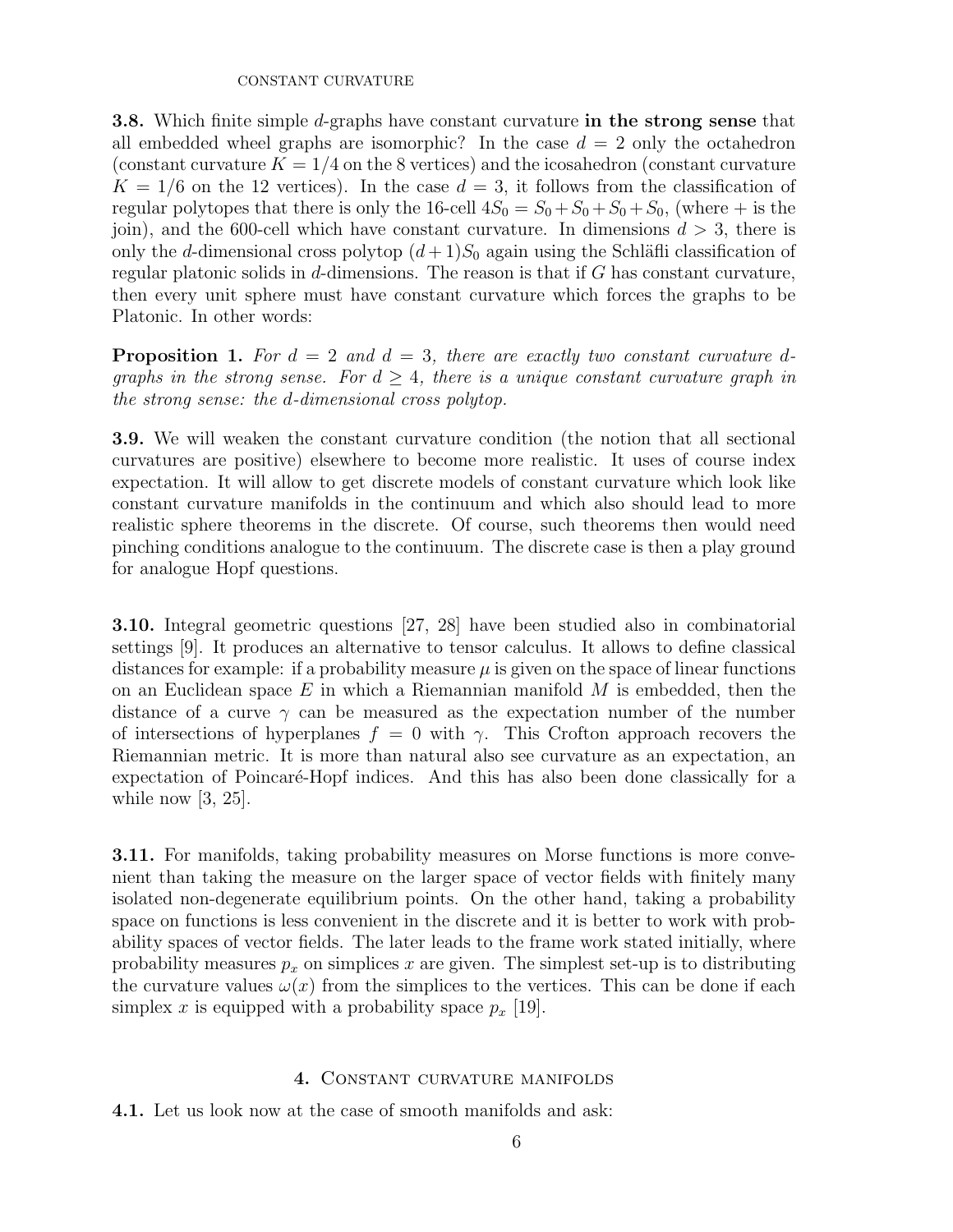Question: Does every compact connected smooth manifold M admit a constant index expectation curvature? Is there is a probability space  $(\Omega, \mu)$ of Morse functions  $g: M \to \mathbb{R}$  such that the expectation  $K(v) = E_{\mu}[i_g(v)]$ of the Poincaré-Hopf index  $i_q$  divisors on M is a constant function on M.

4.2. The question is not interesting in dimension  $d = 1$  because M is then a circle which has constant index expectation 0, obtained by embedding  $M$  as the standard circle in the plane and taking the probability space of all linear functions  $f(x, y) =$  $\cos(\theta)x + \sin(\theta)y$  of functions equipped with the uniform measure. This space induces a space of Morse functions on M.

4.3. Now lets look at a general smooth, compact and connected manifold of dimension  $d \geq 2$ . Pick a Riemannian metric on M (it is well known using a partition of unity that a smooth manifold can be equipped with a Riemannian metric by patching together metrics given on each chart). This defines a volume measure on  $M$ . Normalize it so that it becomes a probability measure  $dV$  on M. A theorem of Brin-Feldman-Katok [24] assures that M admits a smooth Bernoulli diffeomorphism T with respect to such a volume measure. The automorphism T on the probability space  $(M, \mathcal{A}, dV)$  is measure theoretically conjugated to a Bernoulli system. This theorem needs that the dimension of M is bigger or equal than 2. Pick an arbitrary Morse function  $g$  on  $M$ . Assume the indices of g are supported on the set  $m_1, \ldots, m_n$  of critical points of g in M which are generic with respect to T in the sense that all the orbits  $T^k(m_j)$  are uniformly distributed on M (using a partition of unity it is easy to possibly modify the critical points  $m_j$  if they would not be generic. The points which are generic in the sense of ergodic theory are a set of measure 1 and therefore dense in  $M$  (see e.g. [6, 4] for the ergodic theory part). Now define the sequence  $g_k = g(T^k)$  of smooth maps  $M \to \mathbb{R}$ . Because T is a diffeomorphism  $M \to M$ , the chain rule assures that the translated functions  $g_k$  are all Morse. Their indices are located on the points  $T^k(m_j)$ . By ergodicity already, the point measures  $(1/n) \sum_{k=1}^n \delta_{m_j(T^k)}$  converge weakly to the constant function 1 on  $M$ . The question is now whether there is an accumulation point of this sequence  $\mu_n = \frac{1}{n}$  $\frac{1}{n}\sum_{k=1}^n \delta_{g_k}$  on  $\Omega$ , where  $\delta_{g_k}$  is the Dirac point measure located on  $g_k$ . This would only work if we had a weak-\* compactness, but that requires a tightness preventing the measure to escape. The index expectation  $K_n(v) = E_{\mu_n}[i(v)]$ would then converge to a T-invariant constant curvature measure  $K = \chi(G)/Vol(M)$ which because of the normalization  $Vol(M) = \int_M 1 dV = 1$  satisfies  $\int_M K dV = \chi(G)$ .

**4.4.** Which smooth functions K on M satisfying  $\int_M K(x) dV(x) = \chi(G)$  can be realized as index expectation  $K(x) = E_{\mu}[i(x)]$ ? Lets try to realize a function K which has no root and is close enough to a constant. because of compactness and connectedness of M, there exists a  $\delta > 0$  such that  $K(x) \ge \delta > 0 - K(x) \ge \delta > 0$  and all  $x \in M$ . If we define a new measure dV which has higher weight somewhere, and do the above construction we have also a higher curvature value there. Let  $m = \chi(G)$ be the average curvature. Take the measure with density  $dV(x) + (K(x) - m)dV$ . Assume that this is positive everywhere. Now pick the ergodic transformation from the Brin-Feldman-Katok theorem to get an index expectation  $K(x)$ .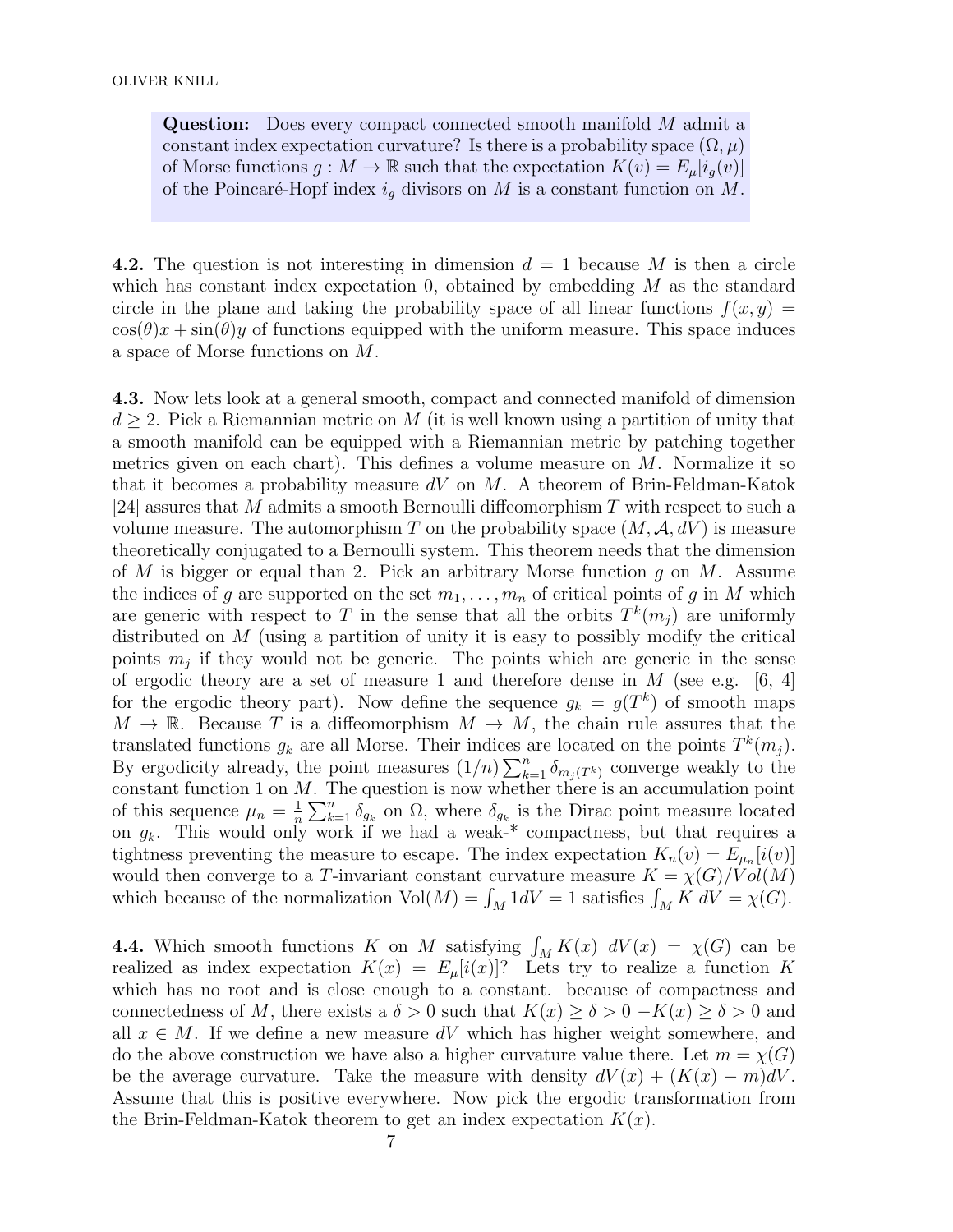4.5. We can also ask which manifolds allow for constant curvature  $K_{\mu}$  with  $\mu$  supported on a **compact subset of**  $C^2$  functions in  $\Omega$ . We expect that not all manifolds allow for such measures and that the argument is similar to the argument showing that there is no metric g in general on a compact connected even dimensional manifold for which the Gauss-Bonnet-Chern curvature is constant.

## 5. Constant curvature graphs

5.1. Before we look at the analogue curvature question in the discrete, let us start with the question, which graphs have constant Euler curvature

$$
K(v) = 1 + \sum_{k=0} (-1)^k \frac{v_k(S(v))}{k+1} ,
$$

where  $v_k$  counts the number of k-dimensional simplices in the unit sphere  $S(v)$  of v. (This curvature [11] is the analogue of the Gauss-Bonnet-Chern measure in the continuum and appeared already [23]). In one dimension, connected graphs with constant curvature are regular graphs like circular graphs  $C_k$  with  $k \geq 4$ , the cube graph or dodecahedron graph, the tesseract graph, the complete bipartite graphs  $K_{n,n}$  which includes  $K_{1,1} = K_2$ . For 2-graphs, connected examples are the icosahedron graph and the octahedron graph.

Question: Can we characterize the set of connected finite simple graphs for which the Euler-Levitt curvature is constant?

5.2. The class obviously contains all graphs G for which all unit spheres  $S(v)$  are isomorphic to some fixed graph H. Even more generally, it contains all graphs for which the f-vectors of  $S(v)$  all agree. But we do not know for example, whether this is necessary nor whether this is sufficient to have constant Euler-Levitt curvature.

5.3. The question of existence of constant curvature on a graph becomes richer if curvature is formulated more broadly. We want the curvature function to be located on the vertex set V and that it adds up to the Euler characteristic  $\chi(G) = \sum_x \omega(x)$ . We want it to be local in the sense that it only depends on the unit sphere of  $x$ . We also want it to be intrinsic in the sense that it does not depend on any auxiliary space like an embedding in some Euclidean space.

**5.4.** Such curvatures can be obtained by distributing the values  $\omega(x) = (-1)^{\dim(x)}$  from a simplex x to the vertices in x. In other words, we make each simplex x a probability space and randomly distribute the "energy value"  $\omega(x)$  to the zero-dimensional atoms of the simplex. This produces a curvature  $K(v)$  on vertices which adds up to Euler characteristic. We probably got to this simple picture of curvature in [8] and not yet in [11, 12].

5.5. This set-up is simple and assures that curvature remains local and unifies the continuum and discrete. In the continuum, it leads to the Poincaré-Hopf theorem if probabilities and so curvature is integer-valued, meaning they are divisors. Then there is the case, where the probability measures have a uniform distribution [13, 16]. In this case, we get the curvature we are used to in the continuum like the Gauss-Bonnet-Chern integrand for Riemannian manifolds.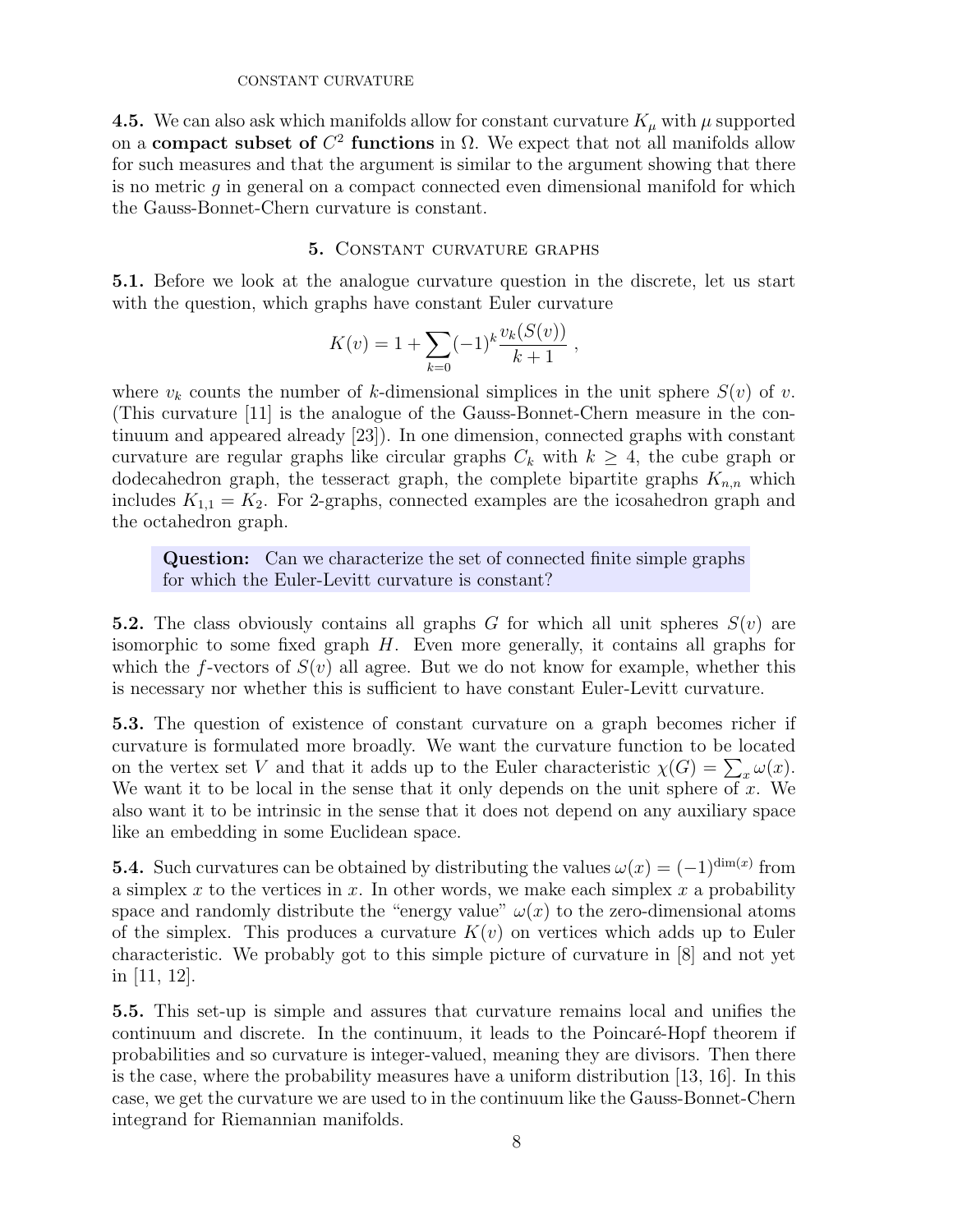OLIVER KNILL

**5.6.** Let  $G = (V, E)$  be a finite simple graph. It turns out that if G is 1-dimensional, the Euler characteristic alone determines how big the solution space of probability measures is. Let  $p = \{p_x \mid x \in G\}$  be the set of probability measures on the set  $G_1$  of complete sub-graphs of a graph, defining the curvature  $K$ . Here is a first result. The proof is given later.

Theorem 1. For a triangle-free connected graph, the set of measures p producing constant curvature is a convex set of dimension  $1 - \chi(G)$ . In particular, there is a unique measure p for trees. There are examples of graphs with triangles for which no measure p produces constant curvature.

5.7. Integral geometry produces lots of opportunities. One important point is deformation. Both in the continuum as in the discrete, in order to deform space, we can either deform the exterior derivative which changes distances via Connes metric or then we can deform probability measures defining quantities integral geometrically. In the first case, this can be done by differential equations, in the second case, where we have a convex space of measures to play with, one can change distances or curvatures with gradient flows.

### 6. CURVATURE

**6.1.** Given a finite abstract simplicial complex G and a direction  $F: G \to V$ , where  $V = \bigcup_{x} x$  is the **vertex set** of G, the index  $i = F^*(\omega)$  is the push-forward of the signed measure  $\omega(x) = (-1)^{\dim(x)}$  on G which as an integer-valued function can be seen as a divisor. A special case is given by the Whitney complex of a connected digraph graph  $\Gamma$  without triangular cycles. In this case  $F(x)$  is the largest element on x in the partial order defined by the directions. An even more special case is if q is a locally injective function on V and  $F(x)$  is the vertex in x where F is maximal. We get then the Poincaré-Hopf index which corresponds to Poincaré-Hopf indices in the continuum. See [19, 20] for more on this.

**6.2.** Averaging such indices over a probability space of directions  $F$  on a graph produces a curvature  $K(v)$  on V. This set-up is simple but it becomes on differentiable manifolds the classical Poincaré-Hopf theorem for vector fields or the Gauss-Bonnet-Chern theorem. To see curvature as "index expectation" is an integral geometric point of view. The set-up allows to bridge the continuum and the discrete because the definitions of curvature are then the same. For a differentiable manifold we can chose a probability space of Morse functions  $q$  for example and declare the expectation of  $i_q(v)$  to be the curvature K of M. If the probability space is nice then K is a smooth function as in differential geometry. If the probability space is the space of all linear functions on an ambient Euclidean space of a Nash embedding and the Haar induced measure is chosen on the linear functions, then  $K$  is the Euler measure appearing in the Gauss-Bonnet-Chern theorem.

**6.3.** Getting back to combinatorics, if  $F$  is a Markov process, meaning that a probability vector  $p_x$  is given on each simplex, then the energy  $\omega(x) = (-1)^{\dim}(x)$  is dis- $\sum_{x,v\in x}\omega(x)p_x$ . This can be abbreviated as tributed randomly from the simplices to the vertices, leading to a **curvature**  $K(v)$  =

$$
K=A\omega
$$

9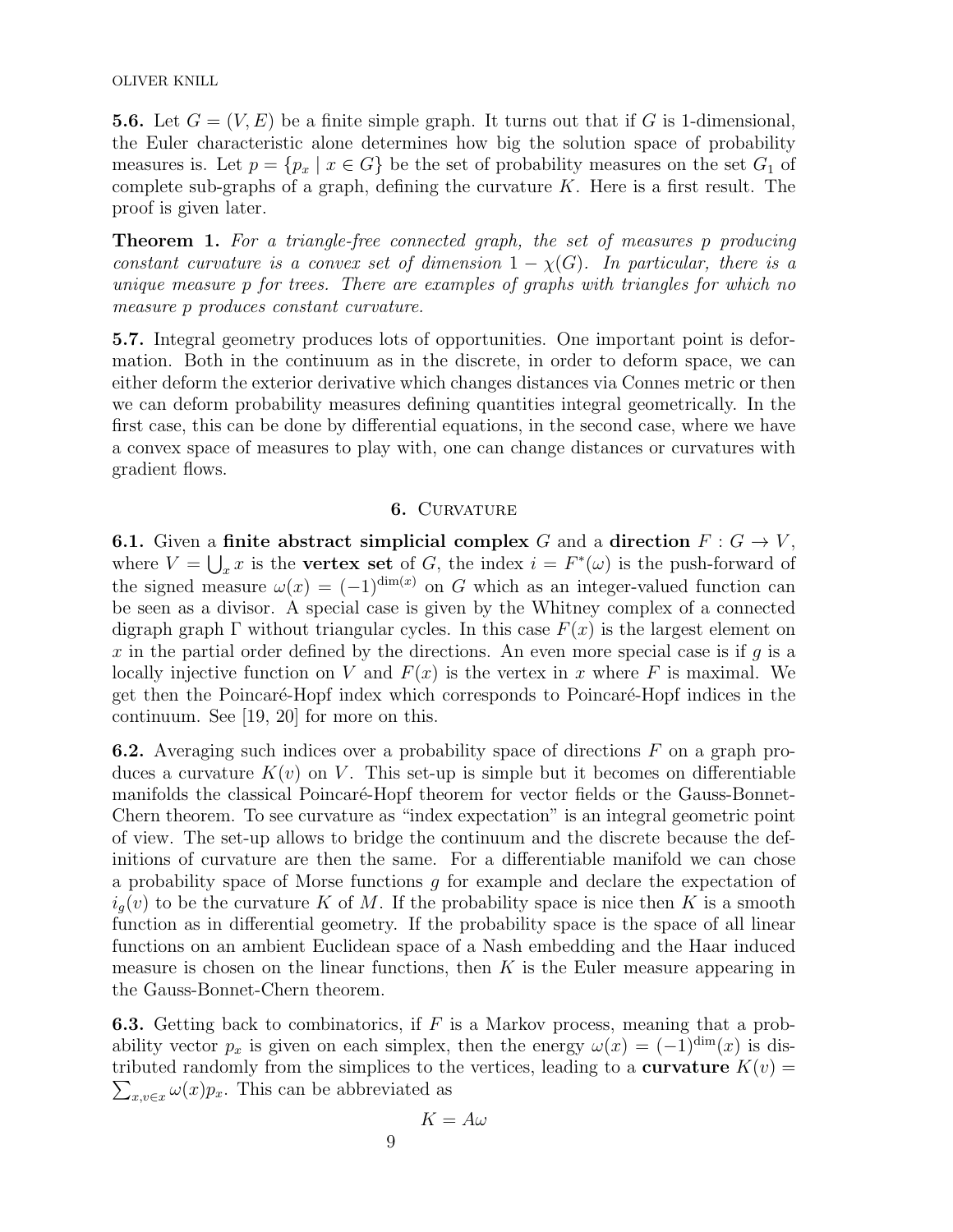for the matrix  $A(v, x) = p_x(v)$  which is stochastic in the sense that all column vectors of A are probability vectors. Gauss-Bonnet is  $\sum_{v \in V} K(v) = \chi(G)$ , where  $\chi(G) = \sum_{v \in G} \omega(x)$ . The columns of A are probability vectors with the property that  $p_x(v) = 0$  $\sum_{x\in G}\omega(x)$ . The columns of A are probability vectors with the property that  $p_x(v) = 0$ if  $v$  is not in  $x$ .

**6.4.** If all probability distribution vectors  $p_x$  are constant vectors and G is the Whitney complex of a graph, then we get the Levitt curvature

$$
K(v) = 1 + \sum_{k=0}^{\infty} (-1)^k v_k(S(v))/(k+1) ,
$$

where  $v_k(A)$  is the number of k-dimensional simplices in A and  $S(v)$  is the unit sphere of v. For 2-graphs, graphs in which every unit sphere  $S(x)$  is a circular graph with 4 or more vertices, this gives the curvature  $K(v) = 1 - \deg(v)/6$  which has been known since at least a century. Historically, it appeared already in [5] and was then considered by Heesch [2].

6.5. One can now look at positive Euler curvature graphs, which are graphs in which this particular curvature  $K(v)$  is positive. An other point of view is to take a measure  $\mu$  on the space of locally injective functions q and define graphs for which there exists  $\mu$  with  $K_{\mu}(v) > 0$  everywhere. We still have to explore for which choices of probability measures  $p_x$  one can get a probability measure  $\mu$  on the space  $\Omega$  of locally injective functions (colorings), such that the induced measure on x is  $p_x$ . There are obvious cases of choices of probabilies  $p_x$  such that for  $y \subset x$  the probability  $p_y$ is not compatible with  $p_x$  preventing a realization as a measure on functions. In the one dimensional case, where such compatibilities are not present, we can realize any  ${p_x}_{x \in G}$  choice with a measure  $\mu$  on  $\Omega$ .

## 7. Constant curvature

7.1. An even more general case if to look at connected simplicial complexes G and curvatures  $K_P$  defined by having each set  $x \in X$  equipped with a probability measure  $p_x$ . This triggers interest in graphs which have positive Euler characteristic but which do not allow for a positive curvature. Here is a first basic question. If not stated otherwise, the simplicial complex of a graph is the Whitney complex. The measure  $\mu$  represents a probability measure on "discrete vector fields" which here is implemented through a family  $p_x$  of probability measures on the simplices of the graph. If the probability distributions come from a probability measure  $\mu$  on locally injective functions on the graph, we speak of a index expectation curvature. In the one-dimensional case mostly covered here, the two things are the same. Every family of probability distributions  $p_x$ on the edge sets can be realized through a probability distribution on locally injective functions. But in general the question can be different and is unexplored.

**Question:** Which connected graphs allow a constant  $\mu$  curvature? For which graphs is there a constant index expectation curvature.

**7.2.** If K is a constant curvature on a graph  $(V, E)$ , then by Gauss-Bonnet, it must have the value  $\chi(G)/|V|$ . Complexes defined as Whitney complexes of small graphs like complete graphs, cyclic graphs, star graphs, wheel graphs, Platonic solid graphs allow for constant curvature and  $P$  is unique. But there are examples where constant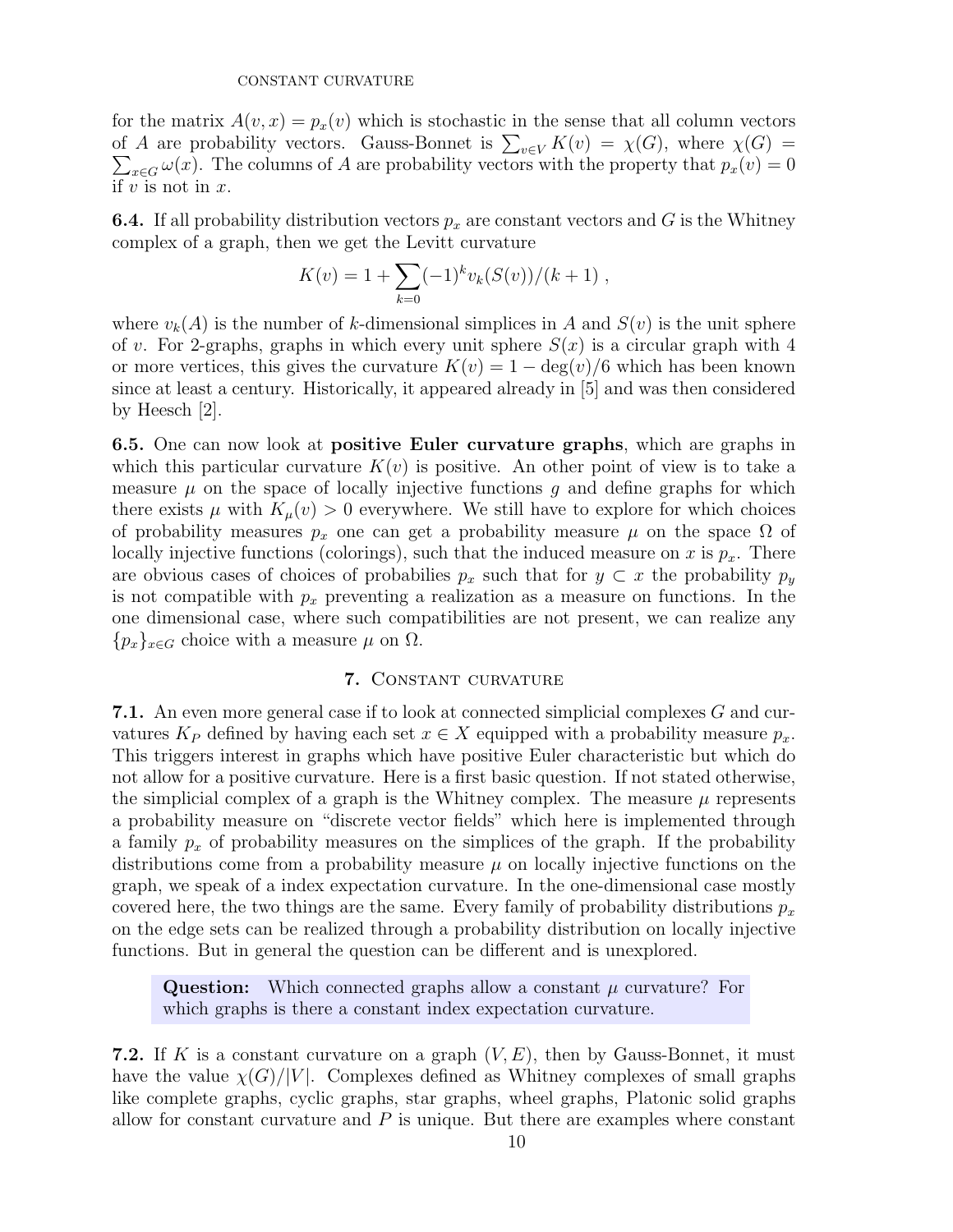curvature is not possible: take two graphs, where one has  $\chi(G) = 2$  and the other  $\chi(H) = -2$  and connect them by an edge. This produces Euler characteristic 0. But the Euler characteristic of the positive curvature part remains positive after joining. This is the idea behind the situation given in Figure 7.4. The argument works also for manifolds, but only for Gauss-Bonnet-Chern curvature. We can always realize constant  $\mu$  curvature for compact connected Riemannian manifolds.

7.3. We expect that for most graphs, constant curvature is not possible. For every vertex  $v$ , there is a bound which curvature can take on  $v$ . An upper bound is the number of positive dimensional simplices containing  $v$ , a lower bound is minus the number of negative dimensional simplices containing v. Let  $M$  be the minimal bound and let  $G$ be such that the average curvature value  $\chi(G)/|V|$  is larger than M. Large curvature ratios are frequent as one can see by looking at Euler characteristic averages on Erdoes-Renyi spaces of graphs or by taking joins of graphs for which  $\chi(G+H) = -\chi(G)\chi(H) +$  $\chi(G) + \chi(H)$  and the number of vertices add  $|V(G + H)| = |V(G)| + |V(H)|$ . One would have to distribute the values of the simplex curvatures to a larger neighborhood in order to get a similar result as in the continuum and get constant curvature on any graph.

7.4. Deciding whether a graph allows positive curvature is an inverse problem for Markov processes. Given all the measures  $p_x$ , the curvature K is an equilibrium measure. The measures  $p_x$  can be seen as column vectors in a stochastic  $m \times n$  matrix, where  $m = |V|$  is the number of vertices and  $|G|$  is the number of simplices in G. The probability vectors are the columns of A and we have  $A(x, v) = 0$  if v is not in x. We want to seen whether it is possible that  $K = A\omega$  is constant.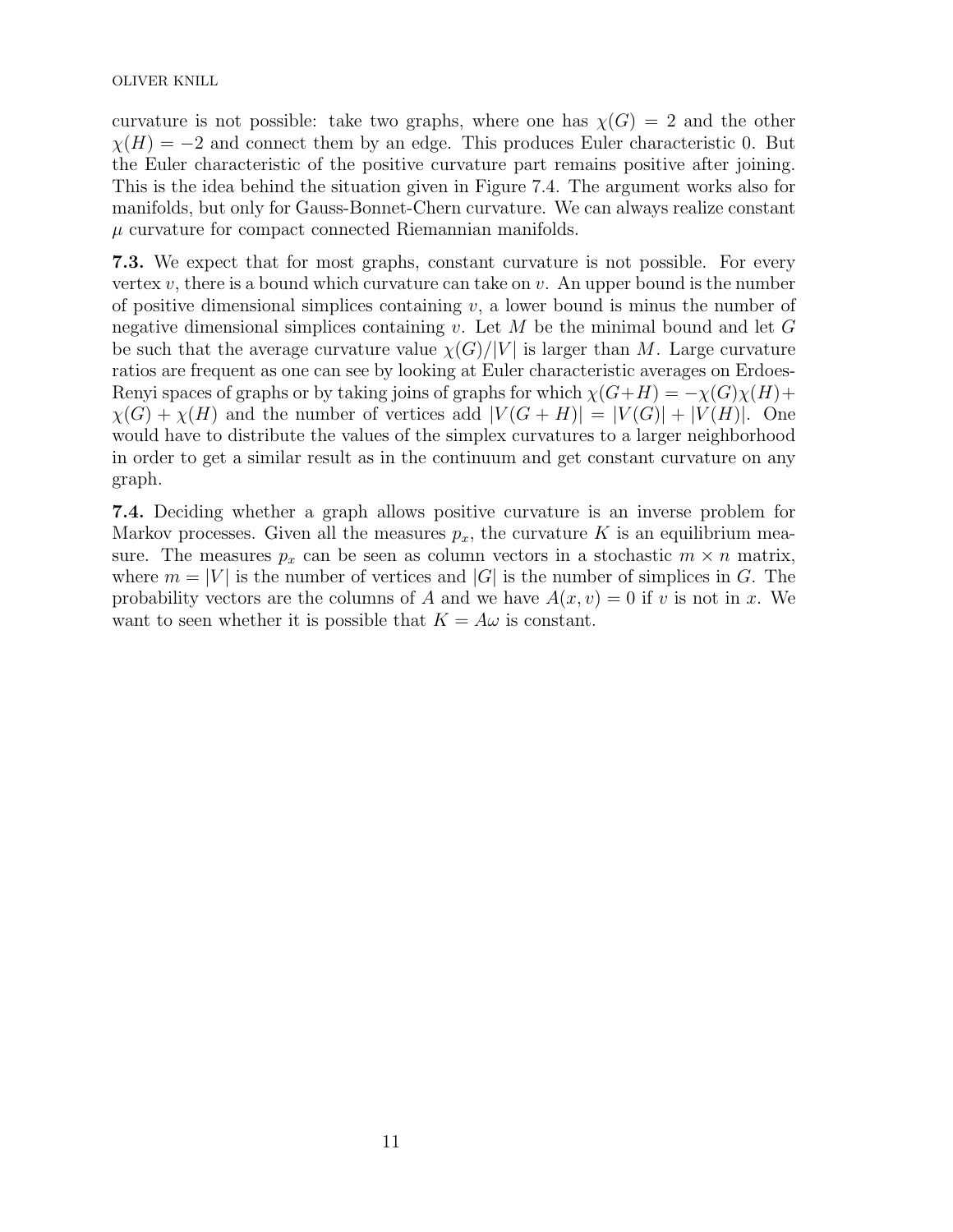

FIGURE 2. This fish graph has Euler characteristic 0 and does not allow for constant curvature. The curvature would have to be zero everywhere but the separated fish body has Euler characteristic 2 while the separated tail has Euler characteristic −1. Joining the two parts by an edge lowers the Euler characteristic to 0. The edge e energy  $\omega(e) = -1$  can only be transported to the body or the tail. The body has now minimal Euler characteristic 1.

### 8. Energized complexes

8.1. The question can be generalized to energized complexes [17]. Let G be a finite  $\sum_{x} h(x)$  extending to  $H(A) = \sum_{x \in A} h(x)$  on all sub complexes of G Let P assign to abstract simplicial complex,  $h : G \to \mathbb{C}$  an energy function and total energy  $H(G)$  = every simplex a probability distribution so that  $G$  is a collection of finite probability distributions. Define as before the curvature  $K = PH$ . This means that the energy  $h(x)$  is distributed randomly to vertices of x according to the probability measure  $p_x$ on x. Let us call  $(G, H, P)$  an energized weighted simplicial complex.

8.2. We can now think of a constant curvature as a type of equilibrium. The topological case  $H(x) = \omega(x)$  is just a special case. Allowing the energy H to be real or complex valued allows to think of  $H$  as a **wave amplitude** or wave as in quantum mechanics. The question is now whether there is a way to guide the energy on every simplex so that the energy is the same on each vertex.

**Question:** Which energized weighted simplicial complexes  $(G, H)$  allow for constant curvature?

8.3. Even for trees, the energies can not be too far away. Lets look at the case where  $G = K_2$  is the one dimensional simplex, a very simple tree with 2 vertices  $\{1,2\}$  and 1 edge  $\{(1,2)\}\$ . Let  $H(1) = a, H(2) = b$  and  $H((1,2)) = c$ . Now, the total energy is  $a + b + c$  and the constant curvature would have to be  $(a + b + c)/3$ . We need now a  $p \in [0, 1]$  such that  $a + pc = (a + b + c)/3$  and  $b + (1 - p)c = (a + b + c)/3$ .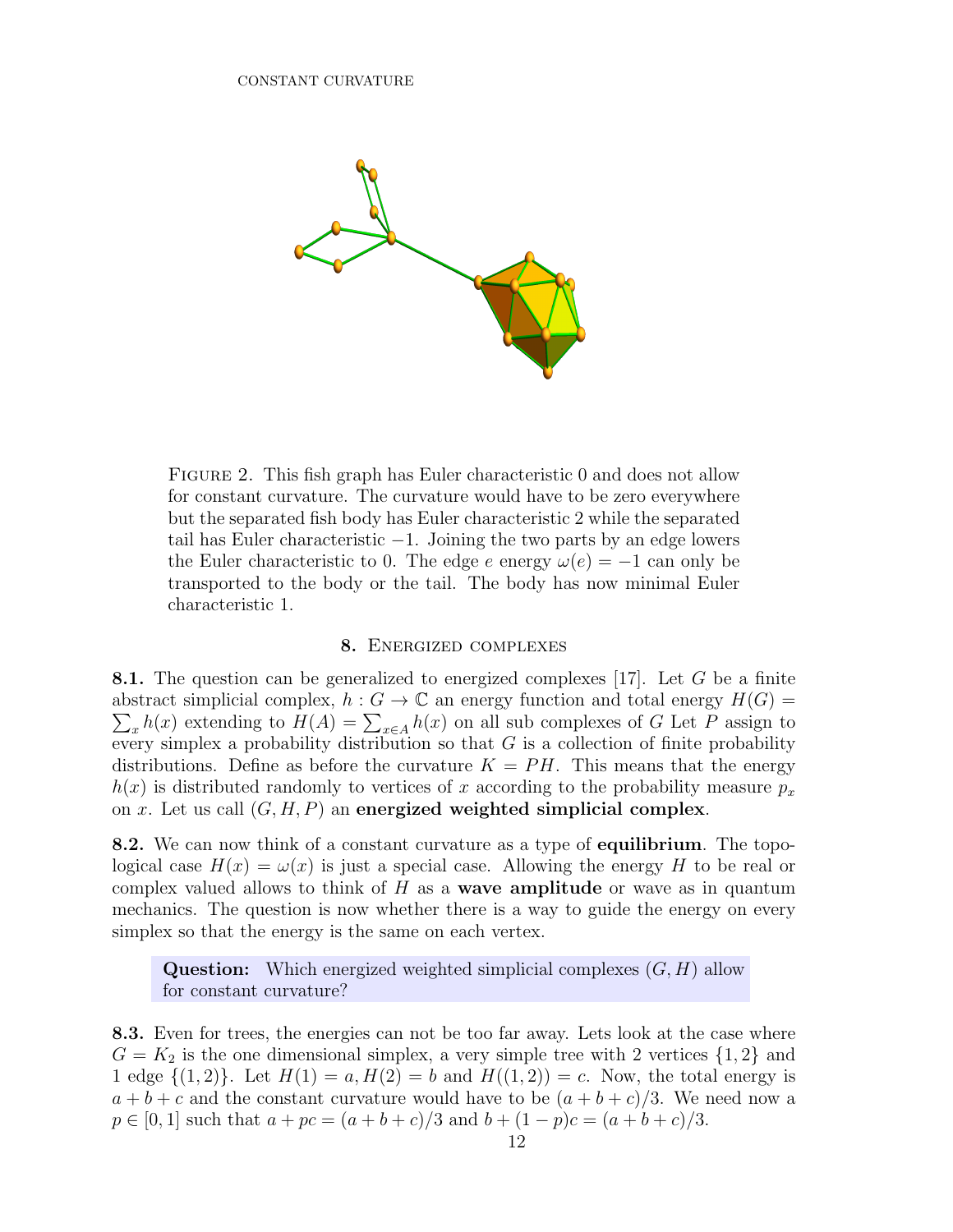OLIVER KNILL

**8.4.** One can make the problem more intricate by linking  $H$  with  $P$ . One can for example define  $H(x)$  to be the entropy  $S(x) = -\sum_{v \in x} p_x(v) \log(p_x(v))$  of  $p_x$ . A variant is to take  $H(x) = S(x)\omega(x)$ . Now, the question is whether there exists a probability distribution  $p_x$  on each simplex such that its entropy is distributed evenly. By symmetry this happens for example if  $G$  is the complete complex.

8.5. There is an other variant in which we ask the curvature to stay quantized. The Riemann-Roch theorem for graphs is related to a chip firing game in which divisor values can be distributed to neighboring vertices. The analogue of a divisor is a general integer valued function  $H: G \to \mathbb{Z}$ . Given such a function H, we can ask to distribute H to the vertices and ask to minimize the variance. One could also ask to keep curvatures integers leading to analogues of Poincaré-Hopf indices.

## 9. Classical questions

9.1. In the continuum, the analogue question is which even dimensional manifold admit constant Euler curvature entering Gauss-Bonnet-Chern  $\int_M K dV = \chi(M)$ . Related to the Hopf conjectures is already whether there is a metric on  $S^2 \times S^2$  with constant K:

Question: For which manifolds is there a metric such that the Gauss-Bonnet-Chern integrand for  $(M, g)$  is constant?

9.2. There are many questions in differential geometry which asks for "which compact Riemannian manifolds admit constant curvature of some kind. Constant Ricci curvature gives Einstein manifolds. Constant mean curvature surfaces produce minimal surfaces. One can therefor ask the question for Euler curvature which appears in the Gauss-Bonnet-Chern theorem  $\int_M K(x) dV = \chi(M)$  for compact even dimensional manifolds.

9.3. Which compact 2-dimensional Riemannian manifolds have a constant Euler curvature? By uniformization and taking universal covers in the non-orientable case, every connected two-dimensional compact manifold allows for a constant Euler curvature metric.

9.4. Here is a simple observation:

Proposition 2. There are compact 4-dimensional Riemannian manifolds M which do not admit a constant Euler curvature (Gauss-Bonnet-Chern integrand).

*Proof.* Take two compact connected 4-manifolds  $M_1, M_2$ , where  $M_1$  has Euler characteristic larger or equal than 4 and  $M_2$  has Euler characteristic smaller or equal than  $-4$ . Now make a connected sum  $M_1 +_B M_2$  along a 4-ball B obtained by removing 4-balls  $B_i$  from  $M_i$  and gluing together along the boundary 3-sphere. When combining, we lose the Euler characteristic of the two balls and have therefore  $\chi(M)$  =  $\chi(M_1) + \chi(M_2) - 2 = -2$ . By locality, we have to keep the Euler curvatures on  $M_1$ and  $M_2$ . We can complement the connecting tube  $N_0$  with mostly zero Euler curvature. Now  $M = N_1 \cup N_2 \cup N_0$ , where  $N_i = M_i \setminus B$  and  $N_0$  intersect in spheres. Now assume we can equip the connected sum  $M$  with a constant curvature  $K$ . Because  $\chi(M) = -2$  it is negative, the curvature K would have to be negative. The manifold  $N_1$  has now negative curvature in the interior and must by Gauss-Bonnet-Chern have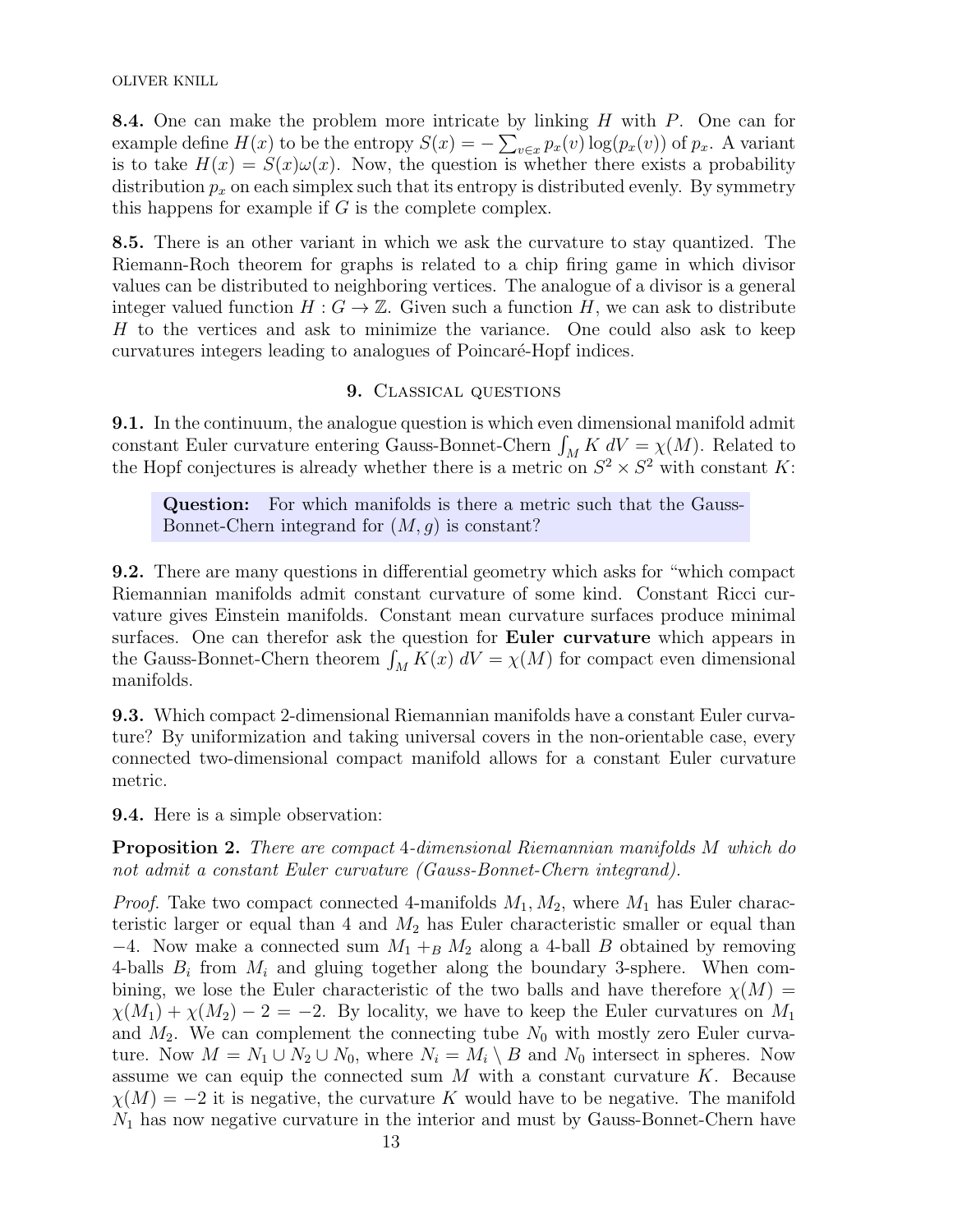at least normalized curvature 4 at the boundary. The boundary however bounds a 4-ball  $N_0$  of Euler characteristic 2 which can be made arbitrary small so that the normalized boundary curvature can be made arbitrary close to 2. That is incompatible with having to be 4.  $\Box$ 

9.5. The argument can be done in any even dimension larger than 2. This argument obviously does not work in dimension 2 because connected 2-manifolds have Euler characteristic  $\leq 2$ . For example, when taking the connected sum of a genus  $g_1$  surface with a genus  $g_2$  surface, we get a surface with genus  $(g_1 + g_2)$ . It is only in dimension 4 or higher that we can realize manifolds of Euler characteristic 4. An example is  $S^2 \times S^2$ . An concrete example of a 4-manifold with Euler characteristic -4 is the Cartesian product  $N \times N$  of two 2-surfaces of genus 3.

9.6. Inverse questions about curvature are difficult in general. This is illustrated by one of the celebrated open Hopf conjecture which asks whether there is a metric on  $S^2 \times S^2$  for which the sectional curvature is positive. The question whether there exists a metric with positive Euler curvature is not settled but we are also not aware whether it is known whether there exists a metric on  $S^2 \times S^2$  for which the Euler curvature is constant.

### 10. EXISTENCE AND UNIQUENESS

10.1. Let us look now at the discrete 1-dimensional case, where we have a finite simple graph  $(V, E)$ . Let G be the simplicial Whitney complex which is here just the union of the vertex set V and edge set E. The function  $\omega(x) = (-1)^{\dim(x)}$  on G has the total sum  $\sum_{x} \omega(x) = \chi(G)$ . In order to realize constant curvature, we need to find a stochastic  $|\overline{V}| \times (|V| + |E|)$  matrix A such that

$$
A\omega = \chi(G)/|V|
$$

and such that  $A_{vx} = 0$  if v is not a subset of x. This is a system of m equations which together with the probability assumption  $\sum_{v \in x} p_x(v) = 1$  produces  $m + n$  equations. There are  $\sum_{x}$  dim(x) + 1 unknowns  $A_{ij}$ . So, there is a large dimensional space of solutions but the question is whether we can get solutions satisfying  $A_{ij} \geq 0$ . We see:

**Proposition 3.** The existence problem of constant  $\mu$  curvature on a finite simple graph is a linear programming problem.

**10.2.** Example: Let  $G = \{(1), (2), (3), (12), (23)\}$  be the smallest line graph. There are  $\sqrt{ }$ 1 1

two parameters  $p, q$  and we have to solve  $A$ 

 1 1 −1 −1  $\begin{array}{c} \begin{array}{c} \begin{array}{c} \end{array} \\ \begin{array}{c} \end{array} \end{array} \end{array}$ =  $\sqrt{ }$  $\vert$ 1/3 1/3 1/3 1 , for the  $3 \times 5$  matrix:

$$
A = \left[ \begin{array}{rrrrr} 1 & 0 & 0 & p & 0 \\ 0 & 1 & 0 & 1-p & q \\ 0 & 0 & 1 & 0 & 1-q \end{array} \right] .
$$

This leads to the three equation s  $1 - p = 1/3$ ,  $1 - (1 - p) - q = 1/3$ ,  $1 - (1 - q) = 1/3$ which gives  $p = 2/3, q = 1/3$ .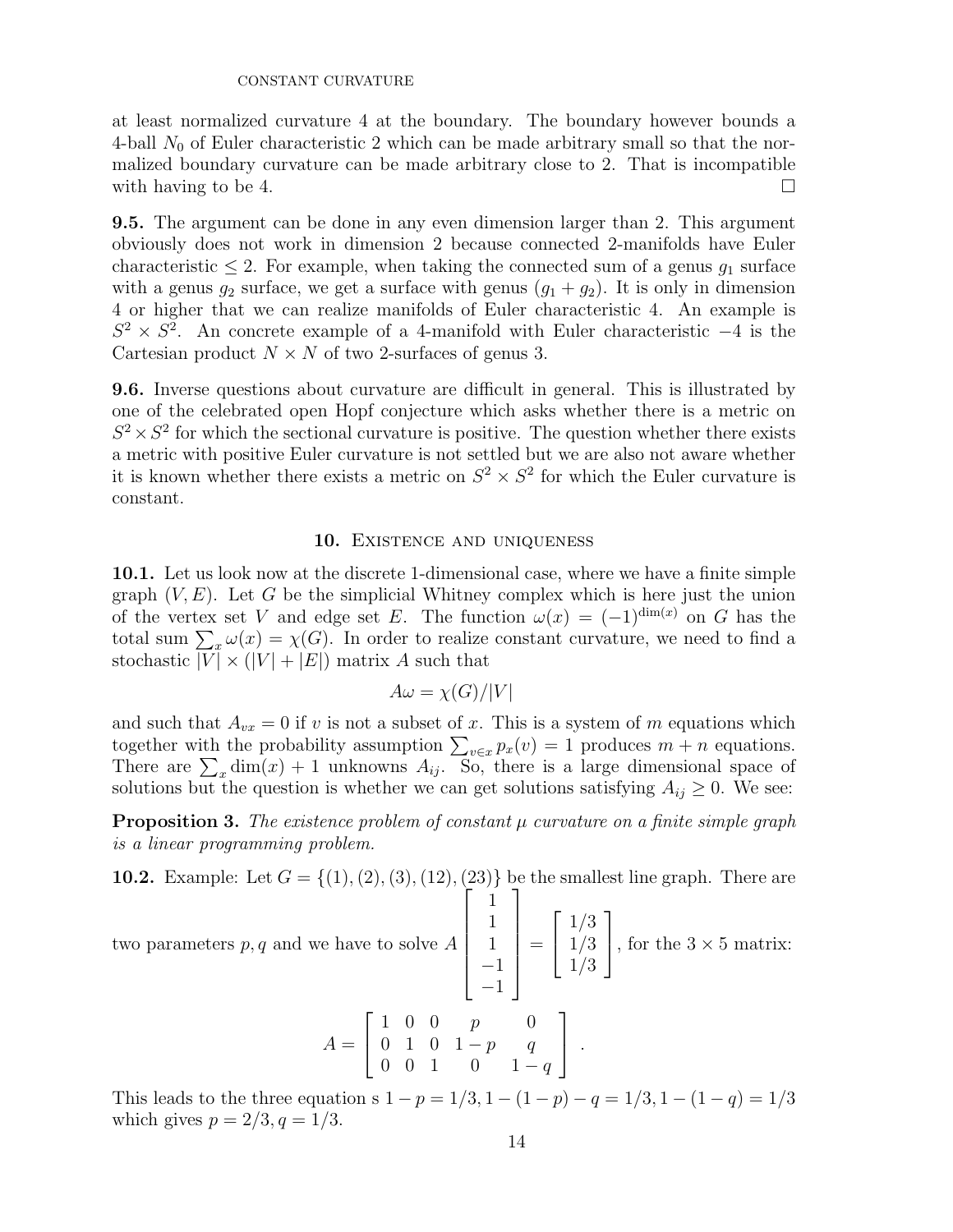10.3. Assume we find P such that  $P\omega = K$  is constant. Is this unique? The set of solutions  $P$  is a convex set. The inverse problem for the stochastic matrix  $P$  with constraint that  $p_x(v) = 0$  if v is not in x can have infinitely many solutions or have a unique solution.

**Theorem 2.** If G is a one-dimensional simplicial complex which is a tree, then there is a unique probability space in each edge for which curvature is constant.

*Proof.* Proof by induction. There is nothing to prove if the tree is a seed  $K_1$ , meaning that there is no edge. The proof goes by induction with respect to the number of edges. Assume the statement has been proven for graphs with n edges, take a graph with  $n+1$ edges, pick leaf, an end point  $x$  of the tree which has only one neighbor. Since the curvature has to be  $1/|V|$  we know  $p_x$  on the edge e leading to x. This defines the probability space on this edge. Now take the equilibrium measure which is given on the rest by induction.  $\square$ 

10.4. We can also see it from linear algebra: we have a free variable for every edge given  $|E|$  variables. and  $|V|$  equations where one of them is automatically satisfied by the Gauss-Bonnet formula. So, we have the same number of variables than equations. We can not have  $|E| < |V| - 1$  for one dimensional connected complexes as this would imply  $\chi(G) > 1$  and we know that  $\chi(G) = b_0 - b_1 = 1 - b_1 \leq 1$ . Indeed, the Betti number  $b_1$  matters:

Theorem 3. For a one-dimensional complex, the solution space of probability measures P satisfying the constant curvature equation  $P\omega = K$  is  $b_1$ -dimensional.

*Proof.* Use induction with respect to the number  $b_1$  of loops. It is easier for induction to prove a slightly stronger statement. Lets call a vertex  $v$  in a graph with vertex degree 1 a "leave". Leaves are vertices with energy  $\omega(v) = 1$ . We can more generally assign to a leaf an energy  $H(v) \in [0, 1]$ . With  $H(x) = \omega(x)$  for the other simplices in the graph, we have the total energy  $H(G) = \sum_x H(x)$ . It is now smaller than  $\chi(G)$ . Still, we can distribute the energies of the edges around to get constant curvature. We prove this statement by induction. In the case of  $b_1 = 0$  loops we have a tree for which we have uniqueness in producing the curvature. Also this case can be proven by induction with respect to the number of vertices: just cut one leave and the corresponding stem edge to that leave to get the statement for one vertex less. For a tree we can even replace the energy  $\omega(v) = 1$  of a finite number k of "leaf vertices" (a vertex with vertex degree 1), with  $\omega(v) = 0$  and lower the total energy from  $\chi(G) = 1$  to  $1 - k$ . Now, we can realize the constant curvature  $(1-k)/n$  everywhere. By cutting a loop by removing an edge e we obtain two more leaves and moving  $\omega(e) = -1$  to one of the two vertices, we get a graph with one loop less for which the energy at one leaf is 0. For any generator  $\gamma$ of the fundamental group we have a one-parameter choice to shift around probabilities around  $\gamma$ . This shows that we have a  $b_1$  dimensional space of solutions. Alternatively, we can make  $b_1$  cuts to get a tree and for each cut, removing an edge  $e = (a, b)$ , we have a choice how to distribute the energy  $\omega(e) = -1$  to the two boundary points.  $\Box$ 

10.5. Here are some examples.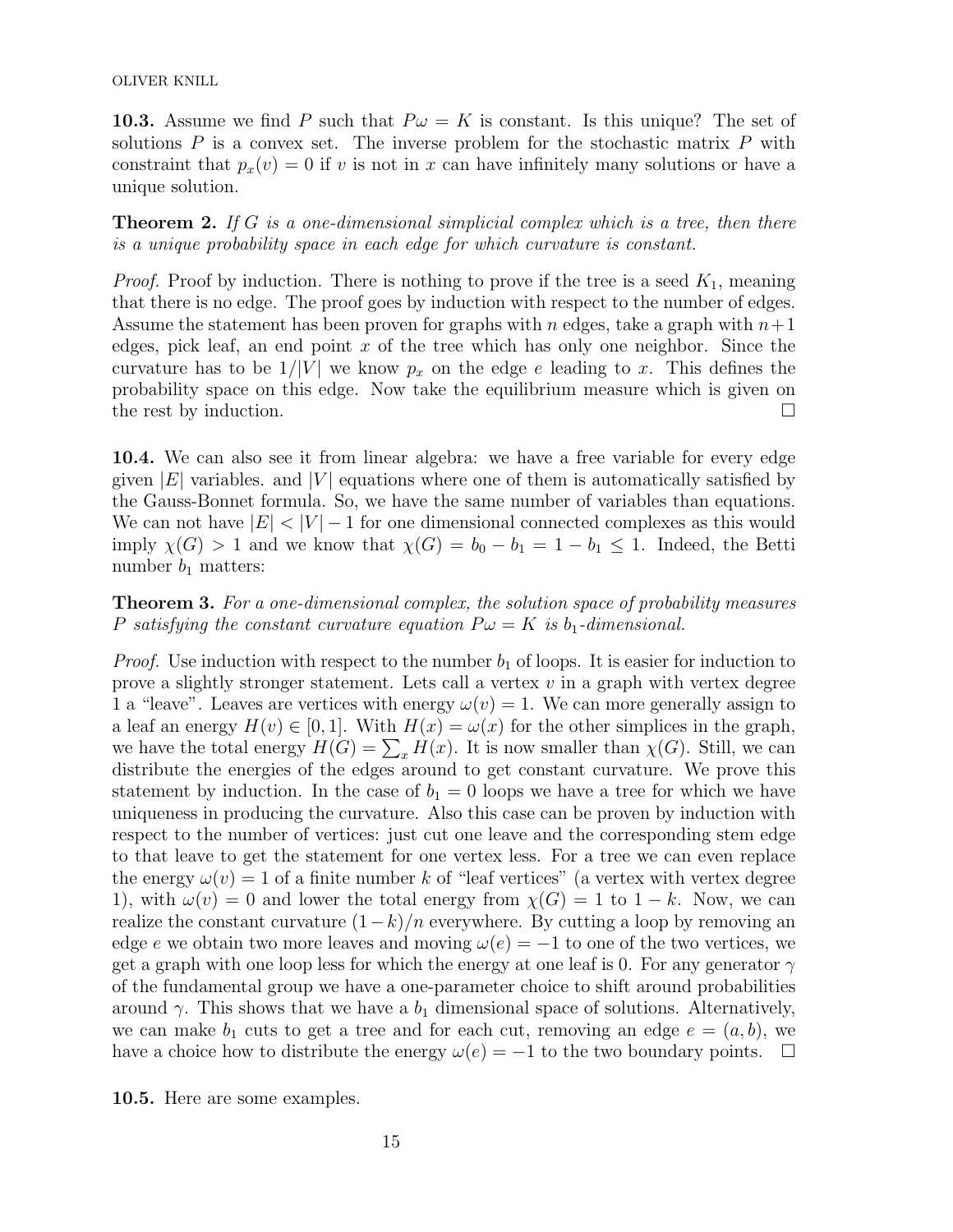1) In the case of a star graph  $S_3 = \{(1), (2), (3), (4), (12), (13), (14)\}\$  which is an example of a tree, we have a  $4 \times 7$  matrix

$$
P = \left[ \begin{array}{cccccc} 1 & 0 & 0 & 0 & p & q & r \\ 0 & 1 & 0 & 0 & 1-p & 0 & 0 \\ 0 & 0 & 1 & 0 & 0 & 1-q & 0 \\ 0 & 0 & 0 & 1 & 0 & 0 & 1-r \end{array} \right]
$$

.

The constant curvature equation  $P[1, 1, 1, 1, -1, -1, -1] = [1, 1, 1, 1]/4$  has only one solution P which is given by  $p = q = r = 1/4$ .

**10.6.** 2) In the case of a circular graph  $C_n$ , we have an entire interval of solutions. Just pick the same probability space in each case. For example, for the cyclic complex  $C_3 = \{(1), (2), (3), (12), (23), (31)\}\text{, we have}$ 

$$
P = \left[ \begin{array}{cccc} 1 & 0 & 0 & p & 0 & 1-r \\ 0 & 1 & 0 & 1-p & q & 0 \\ 0 & 0 & 1 & 0 & 1-q & r \end{array} \right] .
$$

10.7. 3) Let us now look at the case of the triangle  $K_3$  which is obtained from  $C_3$  by adding a 2-dimensional cell  $K_3 = \{(1), (2), (3), (12), (23), (31), (123)\}.$  We have

$$
P = \left[ \begin{array}{cccccc} 1 & 0 & 0 & p & 0 & 1-r & s \\ 0 & 1 & 0 & 1-p & q & 0 & t \\ 0 & 0 & 1 & 0 & 1-q & r & 1-s-t \end{array} \right].
$$

In this case, we can chose  $p, q, r$  and  $t, s$  is determined. Since there are three free variables  $p, q, r$ , there is also here no uniqueness. In general, for higher dimensional spaces it is easier to distribute out curvature so that it becomes constant.

#### **REFERENCES**

- [1] A. Aczel. Descartes's secret notebook, a true tale of Mathematics, Mysticism and the Quest to Understand the Universe. Broadway Books, 2005.
- [2] H-G. Bigalke. Heinrich Heesch, Kristallgeometrie, Parkettierungen, Vierfarbenforschung. Birkhäuser, 1988.
- [3] W. Blaschke. *Vorlesungen über Integralgeometrie*. Chelsea Publishing Company, New York, 1949.
- [4] M. Denker, C. Grillenberger, and K. Sigmund. Ergodic Theory on Compact Spaces. Lecture Notes in Mathematics 527. Springer, 1976.
- [5] E. Eberhard. Morphologie der Polyeder. Teubner Verlag, 1891.
- [6] H. Furstenberg. Recurrence in ergodic theory and combinatorial number theory. Princeton University Press, Princeton, N.J., 1981. M. B. Porter Lectures.
- [7] B. Grünbaum. Are your polyhedra the same as my polyhedra? In *Discrete and computational* geometry, volume 25 of Algorithms Combin., pages 461–488. Springer, Berlin, 2003.
- [8] F. Josellis and O. Knill. A Lusternik-Schnirelmann theorem for graphs. http://arxiv.org/abs/1211.0750, 2012.
- [9] D.A. Klain and G-C. Rota. Introduction to geometric probability. Lezioni Lincee. Accademia nazionale dei lincei, 1997.
- [10] O. Knill. The dimension and Euler characteristic of random graphs. http://arxiv.org/abs/1112.5749, 2011.
- [11] O. Knill. A graph theoretical Gauss-Bonnet-Chern theorem. http://arxiv.org/abs/1111.5395, 2011.
- [12] O. Knill. A graph theoretical Poincaré-Hopf theorem. http://arxiv.org/abs/1201.1162, 2012.